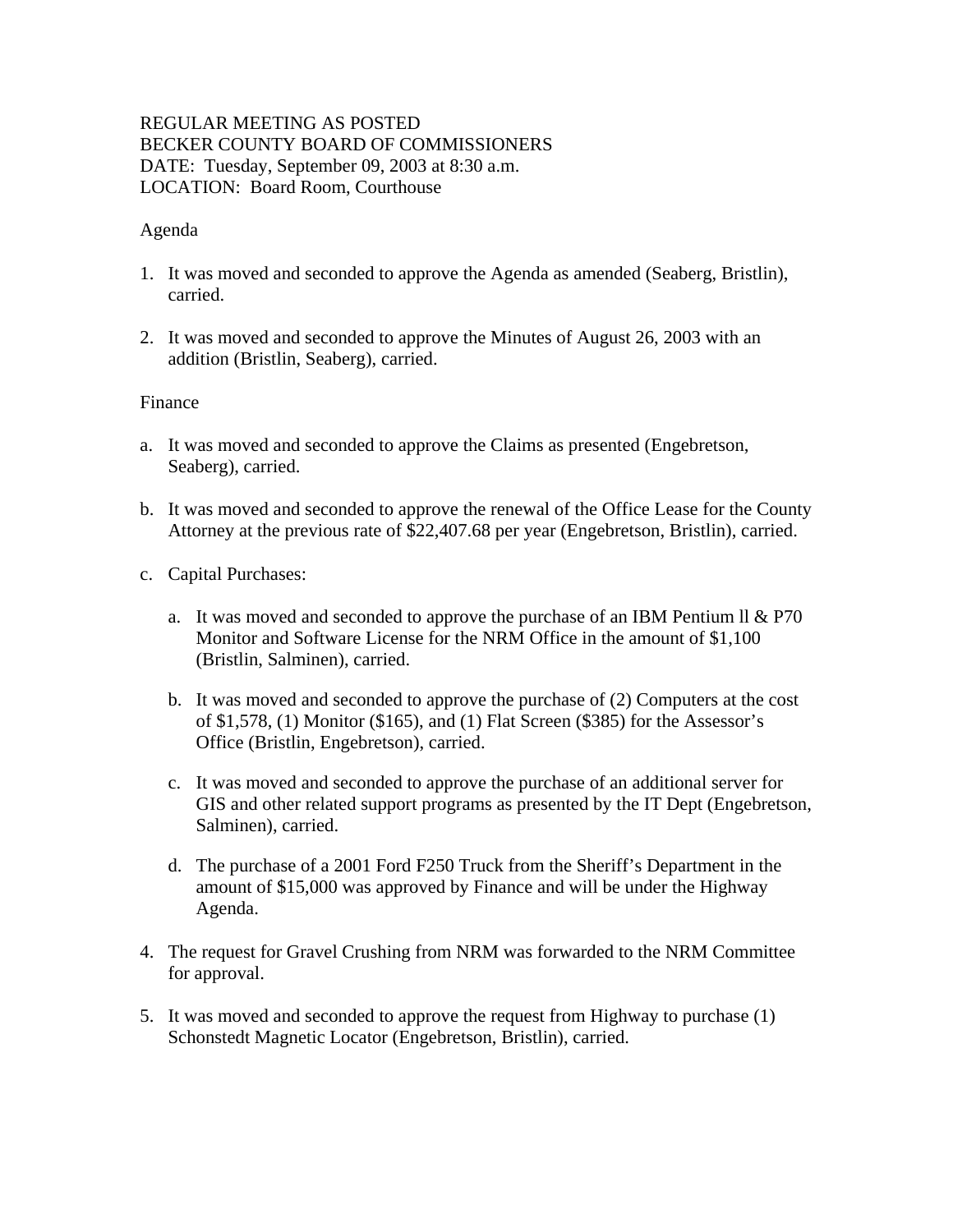- 6. It was moved and seconded to concur with the Finance Committee to set up a Contingency Fund for the County Attorney's Office using the funds already assigned for this purpose (Bristlin, Seaberg), carried.
- 7. It was moved and seconded to concur with the Finance Committee to set up a Change Fund of \$25 for the Court Administrator (Bristlin, Seaberg), carried.
- 8. The 2004 Budget and Levy were discussed and will be addressed later on the Agenda. It was moved and seconded to approve setting a Truth in Taxation Hearing for December 4, 2003 at 7:00 p.m. in the Upper Court Room, Becker County Courthouse (Bristlin, Seaberg), carried.

Auditor – No Licenses & Permits

#### Assessor

1. It was moved and seconded to remove Parcel No. 19.8477.000, and approve the remainder of the Abatements (Seaberg, Bristlin), carried.

### 2003 Tax Payable

| Parcel #    | Twn/Cty       | Amount | Reason     |
|-------------|---------------|--------|------------|
| 08.8840.000 | Detroit       | \$42   | Correction |
| 20.8117.000 | Maple Grove   | 148    | Correction |
| 49.8396.000 | Detroit Lakes | 250    | Homestead  |

# Highway

- 1. Bridge Bond Funding Resolutions approved (Engebretson, Bristlin), carried.
	- a. Passed Resolution DOH 09-03-1A, Bridge Bond Grant of \$74,530 for Project SAP 03-650-02, Bridge 90771, affirming that any cost of the bridge in excess of the grant will be appropriated from the funds available to Becker County and any unused monies shall be returned to the Minnesota State Transportation Fund.
	- b. Passed Resolution DOH 09-03-1B, Bridge Bond Grant of \$70,572.60 for Project SAP 03-598-07, Bridge 89334, affirming that any cost of the bridge in excess of the grant will be appropriated from the funds available to Becker County and any unused monies shall be returned to the Minnesota State Transportation Fund.
- 2. It was moved and seconded to pass Resolution No. 09-03-1D, authorizing the County Engineer to purchase (1) 2001 Ford F250 Pickup by means of an Inter-Agency transfer from the Sheriff's Department for the amount of \$15,000. It is noted that the \$8,600 payment of the insurance claim (1/2 Ton Pick-up, totaled) be reserved for the purchase of a new ½ Ton 4x4 in the Spring of 2004 from the State Bid (Bristlin, Engebretson), carried.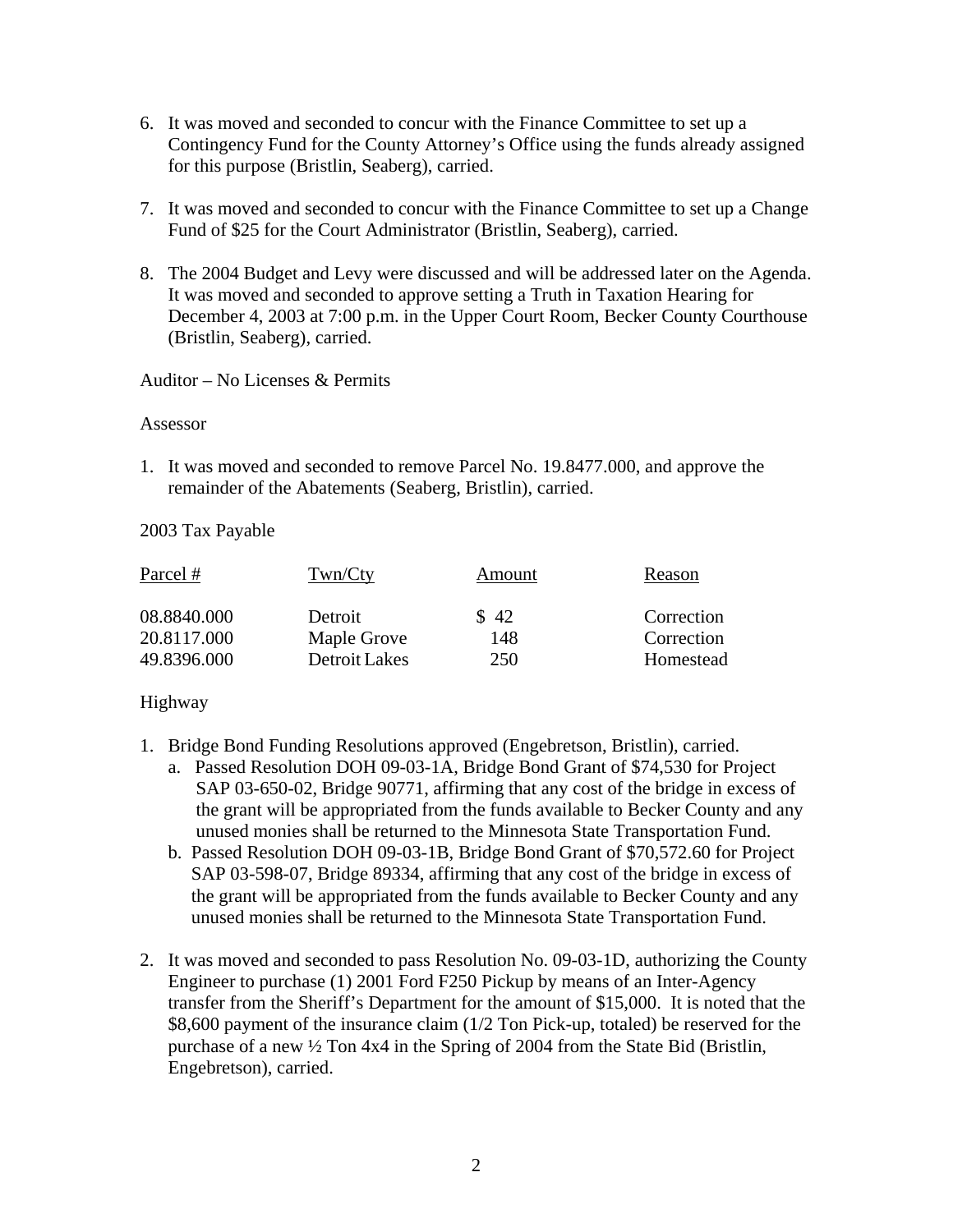- 3. It was moved and seconded to pass Resolution No. DOH 09-03-1C, Independent Contractor Agreement with Roger Lundberg and Martin Berens for the trapping of beaver, removal of beaver dams and other related work as contained in the agreement and authorizes the County Board Chairperson and County Administrator's signatures on behalf of Becker County (Engebretson, Bristlin), carried.
- 4. The Construction Update was presented to the Board.

### Human Services

- 1. It was moved and seconded to approve the Agenda as amended (Bristlin, Seaberg), carried.
- 2. It was moved and seconded to approve the Transit Claims as presented (Engebretson, Salminen), carried.
- 3. It was moved and seconded to approve the Perham Memorial Home Care Contract (Bristlin, Engebretson), carried.
- 4. It was moved and seconded to approve the Emmanuel Community Contract for Adult Care (Engebretson, Bristlin), carried.
- 5. It was moved and seconded to approve the Human Services Claims as presented (Engebretson, Bristlin), carried.
- 6. It was moved and seconded to accept the Family Services, Adult Services and Probation Placement Reports (Salminen, Seaberg), carried.

West Central Initiative

- 1. An update on the 2003 Comprehensive Economic Development was given by West Central Initiative.
- 2. It was moved and seconded to pass a Resolution to approve the 2003 Comprehensive Economic Development Strategy for West Central Minnesota (Engebretson, Salminen), carried.

# **Commissioners**

- 1. Reports & Correspondence: a. Joint Powers Water Meeting, Commissioner Engebretson
- 2. It was moved and seconded to pass Resolution No. 09-03-1E, declaring Becker County as in a "State of Drought Emergency" and to forward this resolution to Governor Pawlenty (Bristlin, Seaberg), carried.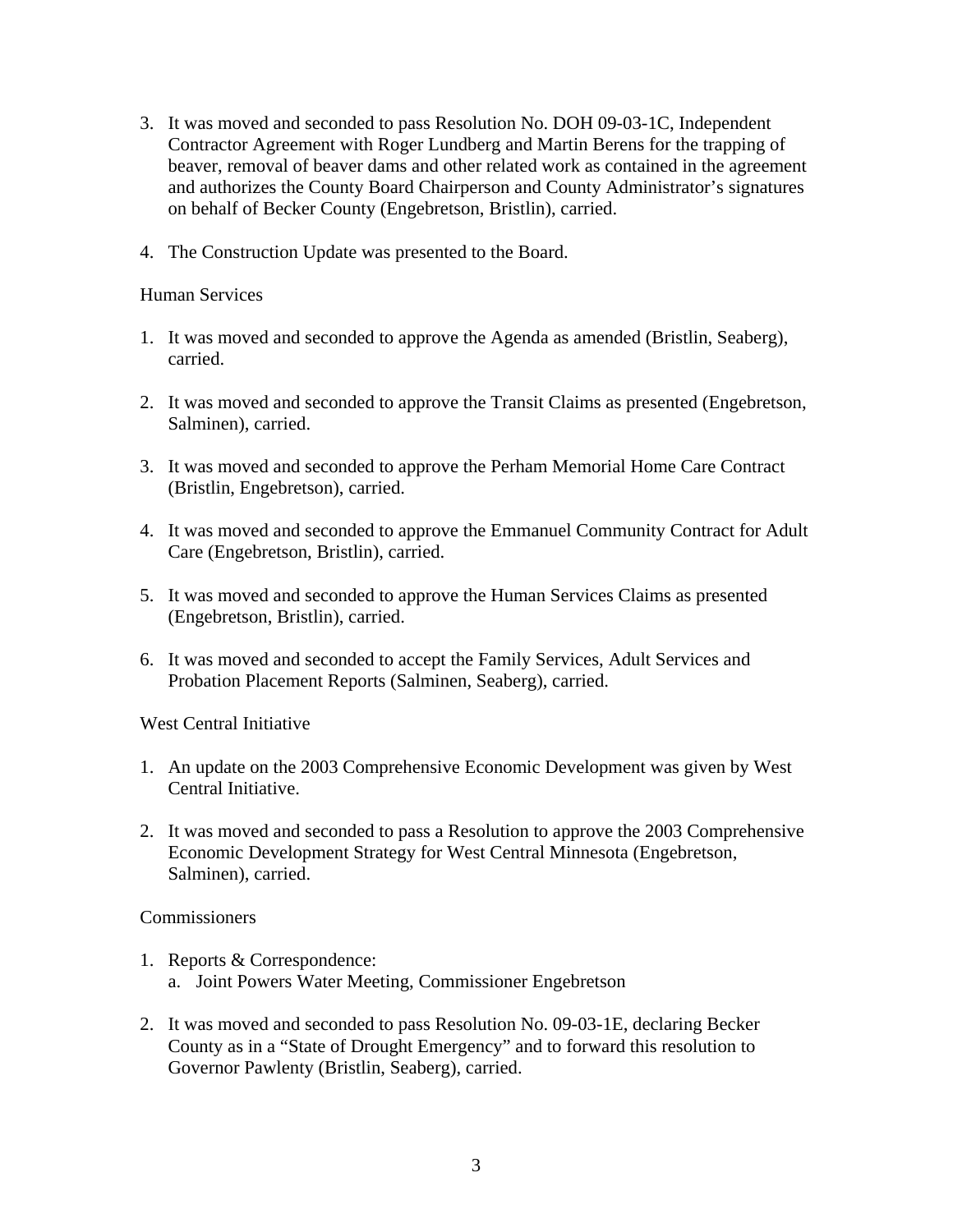- 3. It was moved and seconded to approve any Commissioner's attendance at the Becker County Picnic on Thursday, September 11, 2003 from 4:30 to 7:30 at Dunton Locks (Seaberg, Engebretson), carried.
- 4. It was moved and seconded to approve to authorize signatures on the Sheriff's Billing Contract with WE-Fest (Salminen, Bristlin), carried.
- 5. The Cormorant Inn & Suites motion of the May 27, 2003 Board Meeting was discussed. Commissioner Bristlin, maker of the motion, decided to rescind his motion of May 27, 2003 (Cormorant Inn & Suites), Commissioner Salminen then withdrew his second to the motion.
	- 5.a. It was moved to make a new motion to approve the Cormorant Inn  $&$  Suites request for a public Laundromat as per Plan and Specifications filed at the Zoning Office (Bristlin). It was moved and seconded to table this new motion until the requested information on plumbing and septic system compliance had been received and reviewed (Engebretson, Salminen), motion denied. Seaberg, Bristlin, Winter voting nay (3-2). The new motion was then seconded by (Seaberg), carried. Commissioner Winter voting yea; Commissioners Engebretson, Salminen voting nay. Motion passed (3-2).
- 6. The 2004 Budget was discussed along with the increases in Health Insurance, and it was moved and seconded to have the County Administrator check on alternative ways to package the County Cafeteria Plan and to seek an opinion from the County Attorney if needed (Bristlin, Seaberg), carried.
- 7. It was moved and seconded to send a "Letter of Support" to the Pennington County Auditor in regards to the new regional extension system (Bristlin, Seaberg), carried.
- 8. It was moved and seconded to pass Resolution No. 09-03-1F, stating that the proposed tax levy for 2004 is established as follows (Bristlin, Seaberg), carried. This represents 2.79% as the maximum levy increase

| Limited Levy              | \$10,943,873 |
|---------------------------|--------------|
| <b>Exempted Levy</b>      | 2,450,556    |
| <b>Total Maximum Levy</b> | 13,394,429   |

### NRM

- 1. Joe Evans, County Attorney, presented the final settlement of Gigstad v. Becker County, and it was moved and seconded to approve the settlement and authorize the signatures of the Board Chair and the County Administrator to sign on behalf of the County (Salminen, Engebretson), carried.
- 2. The Capital Purchase/Computer Equipment request was approved in Finance.
- 3. The Gravel Crushing Request was approved by the Natural Resources Committee.